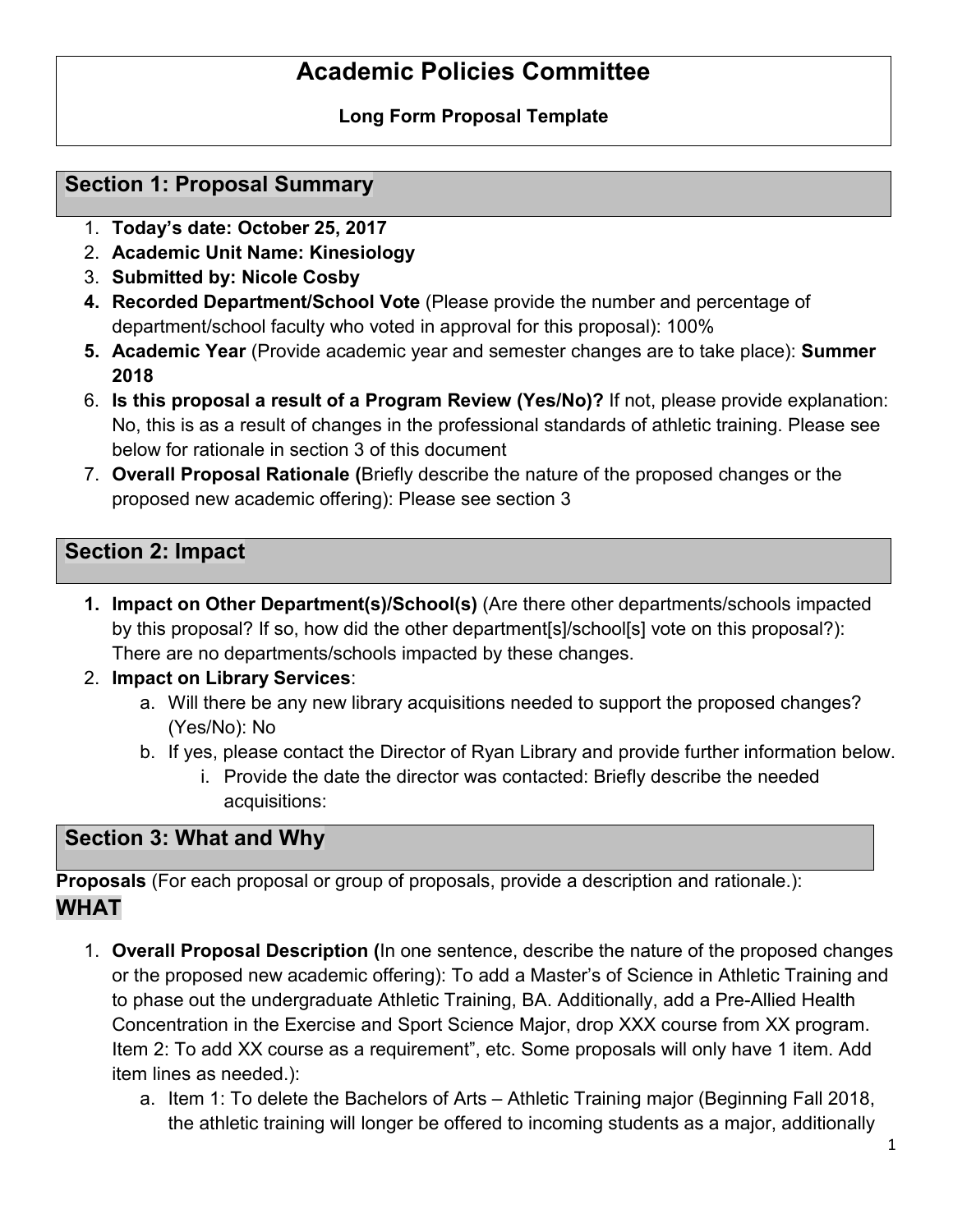we will begin a teach out plan and courses (see Table 1 for sequential deletion of courses by years).

- b. Item 2: To Add a Pre Allied Health concentration to the current Exercise and Sport Science Major as a curricular route for undergraduate students to matriculate into the MS-AT (the short version of the GESC proposal for the new MS-AT can be found in Appendix B)
- c. Item 3: To Add the following two courses (3 units) to the Pre Allied Health concentration of the current Exercise and Sport Science major (please see Appendix A for course syllabi and course learning outcomes):

 KIN 327L – Applied Biomechanics Laboratory (1) KIN 375 – Movement Interventions (2)

## **WHY**

**1.General** Rationale (Please provide a one-sentence rationale for this proposal.):

The Commission on the Accreditation of Athletic Training Education (CAATE) has changed its accreditation standards to require students to earn a master's degree by 2022 in order to sit for the national board of certification examination for athletic trainers. In order to maintain a curricular route at PLNU to prepare Athletic Trainers for the board exam, and also to reach a new population of students at the graduate level for a career in athletic training, we plan to phase out the undergraduate athletic training major and propose a new Master's of Science in Athletic Training (MSAT). To allow for current PLNU undergraduate students to matriculate into the MSAT, we propose to add a new concentration within the current Exercise and Sport Science Major (i.e. Pre-Allied Health).

**2.Mission (**How do the proposed changes support the mission of the university?):

The Pre-Allied Health concentration within the current Exercise and Sport Science major carries out the mission of PLNU to prepare students to serve others as an expression of their Christian faith in the arena of orthopedic healthcare and for some of the students in this concentration Athletic Training. The comprehensive nature of this newly formed concentration within our existing major helps shape and mold students into forward and innovative thinkers that are capable of serving people in need of treatment throughout the world and will be one of the major things that distinguishes them among their peers. Additionally, this concentration serves a larger population of students who will either leave Point Loma (pre-chiropractor and pre-occupation therapy) or stay here (pre-athletic training) to increase their knowledge in graduate school. The overall goal of the concentration as it is with the other two concentrations in the major (Sport Performance and Physical and Education and Fitness Professional) is to train up competent Christian scholars who are capable of providing healthcare services to individuals seeking healthcare and to do so in a way that reflects their relationship with Christ.

2. Please provide additional rationale **Item #1** See general rationale in the WHY section #1

#### **Item #2**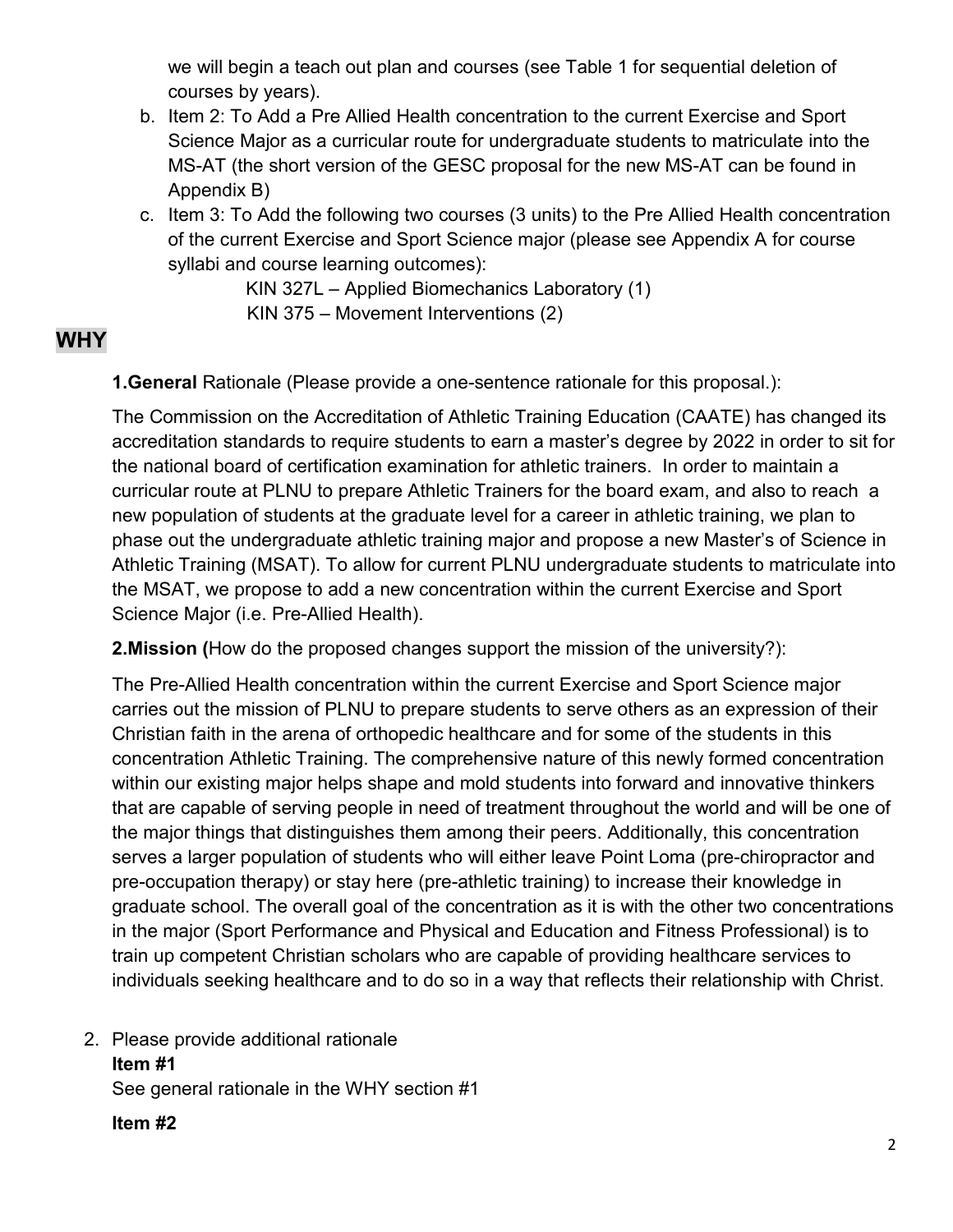Historically, our largest major Applied Health Science was designed to prepare students for graduate school in physical therapy, physician's assistant and medicine. Graduate schools for each of the professions aforementioned all have heavy science prerequisites. Within the last 2- 3 years we have experienced an increased number of students with an interest in occupational therapy and chiropractic care. These students generally choose Applied Health Science as a major, however the science requirements for graduate school in these two particular vocations does not support the need for these students to take the number of science courses required within the Applied Health Science major (examples of science class not needed: CHE 152 – General Chemistry, BIO 210 – Cell Biology and Biochemistry, BIO 220 – Microbiology of Infectious Diseases). The Pre-Allied Health Concentration within the current Exercise and Sport Science major serves two purposes: (1) it offers a route for students interested in allied health careers that do not require the heavy number of science classes that are required in our Applied Health Science major. This new concentration (see catalog copy attached) is much like our Applied Health Science major in that it creates a way for students to be prepared for graduate school by allowing students to choose upper division electives that might prepare them for graduate school while not forcing the student to take science courses that are not required by graduate schools they are applying to and (2) it will serve as a curricular route for Pre-Athletic Training students who wish to enter into the Master of Science of Athletic Training graduate program (being proposed and currently evaluated by GESC). **What impact will it have on the size of the major:** We project that the Pre-Allied Health concentration would increase in size. Since the undergraduate athletic training program will no longer be offered and this concentration will serve as a curricular route to the MSAT the major will increase by at least 20-30 students. We also project that when the concentration is approved preoccupational therapy and pre-chiropractic students will also switch from Applied Health Science to Exercise and Sport Science, choosing the Pre-Allied Health Concentration. We estimate that 10-15 students from Applied Health Science will switch. Overall, a net increase of 30-45 students in the Exercise and Sport Science major.

#### **Item #3**

We are proposing the addition of two required upper division courses within the Pre-Allied Health Concentration. Those courses are: KIN 327L – Applied Biomechanics Laboratory and KIN 375 – Movement Interventions. Several factors have led to this decision: (1) within the current Exercise and Sport Science major our two other concentrations (Sport Performance and Physical Education and Fitness Professionals) take EXS 480 – Leadership in the Fitness Professions (3 units). This course is a seminar style course that surveys general organizational leadership principles and their application to the organization and administration of the health/fitness, coaching and physical education professions. Overall, this course really serves and prepares students in the two concentrations to be successful in their vocation but is not intended for the pre-allied health student who will not need this course for graduate school or benefit from the content being taught. (2) KIN 327L (1 unit) and KIN 375 (2 units) are courses that not only prepare students for graduate school they also align with the shift in the allied health professions towards functional movement and assessment. Additionally, these two courses increase our student's skill sets and prepare them to be successful clinicians. In some cases, our students could graduate with an additional certification at the conclusion of KIN 375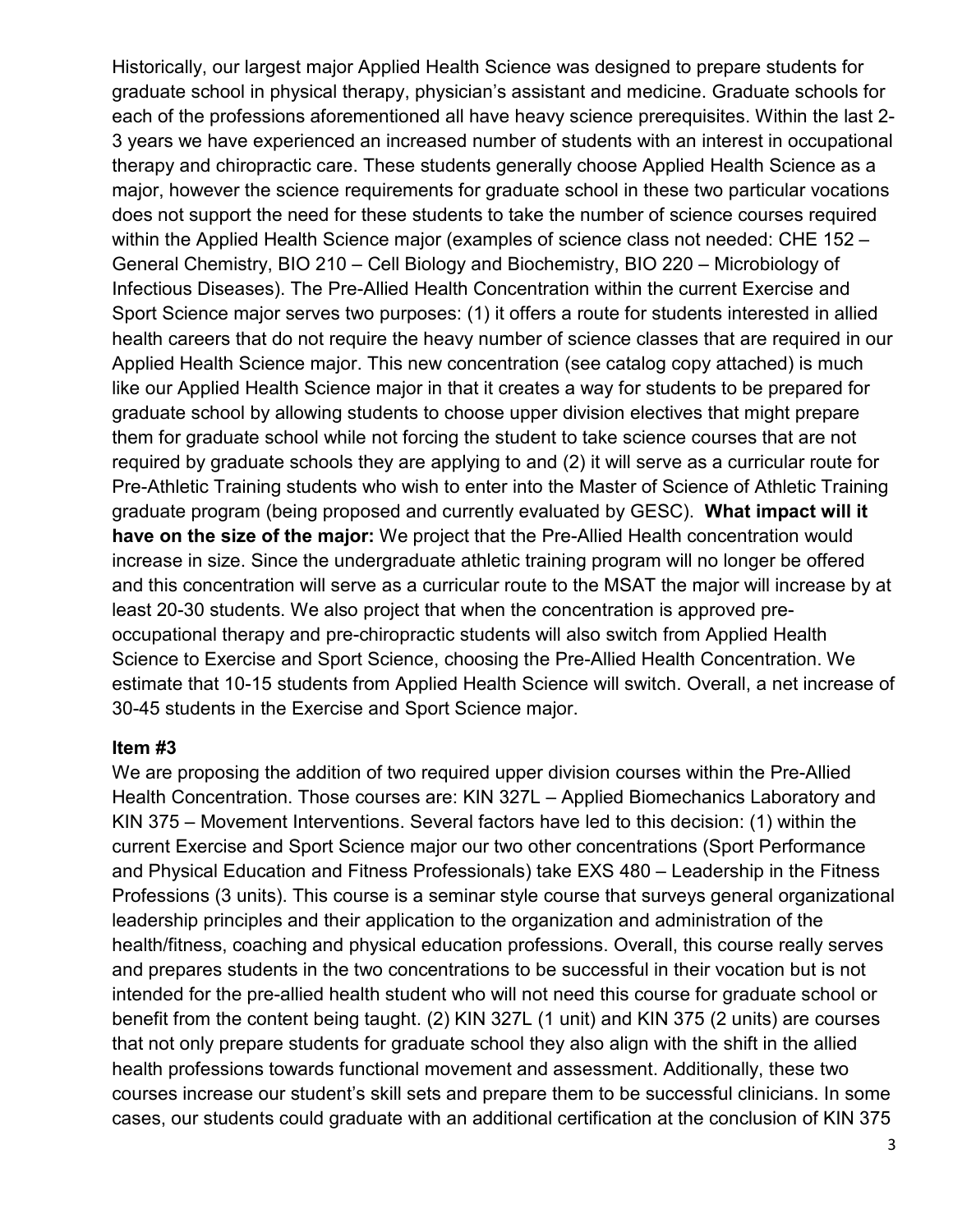– Movement Interventions (3) Currently, our KIN 327 – Biomechanics course is an 8-week quad course. Both the professor(s) of the course and student feedback indicate the need for more time in a lab setting to apply the material learned in lecture.

## **Section 4: Catalog Copy**

- Step 1:
	- o In the Catalog Review folder (H:\Catalog Review) provided by the VPAA Office use *track changes* to make necessary revisions to the proposed catalog text. This applies to programs, concentrations, or certificates for graduate programs and for majors, minors, concentrations or certificates for ADC programs. This proposed text will accompany the proposal.
- Step 2:
	- o Arrange a meeting with the APC chair and Records liaison to review the catalog text proposal and receive assistance in submission of proposed catalog copy. Include this with your proposal.

## **\*\*\*\*FOR NEW PROGRAMS ONLY\*\*\*\***

- A. **Course Learning Outcomes**: Please see Appendix A for new course syllabi for the new courses within the Pre-Allied Health concentration
	- **B. Assessment Plan**: None

**Summary Checklist** 

**Review course and staffing impact with your academic unit's direct report (College Dean or Provost).**

**Total course additions:** 2 courses added (see catalog copy changes)

**Total course deletions:** 9 courses deleted

**Total unit additions:** 3 units added

**Total unit deletions:** 22 units deleted (See Table 1 below for courses to be deleted and dates those courses will be deleted)

**Net unit/class increase/decrease:** Overall decrease of 19 units and 7 courses

**Staff impact (increase or decrease):** No full time staff increase. Adjunct faculty will teach the new courses.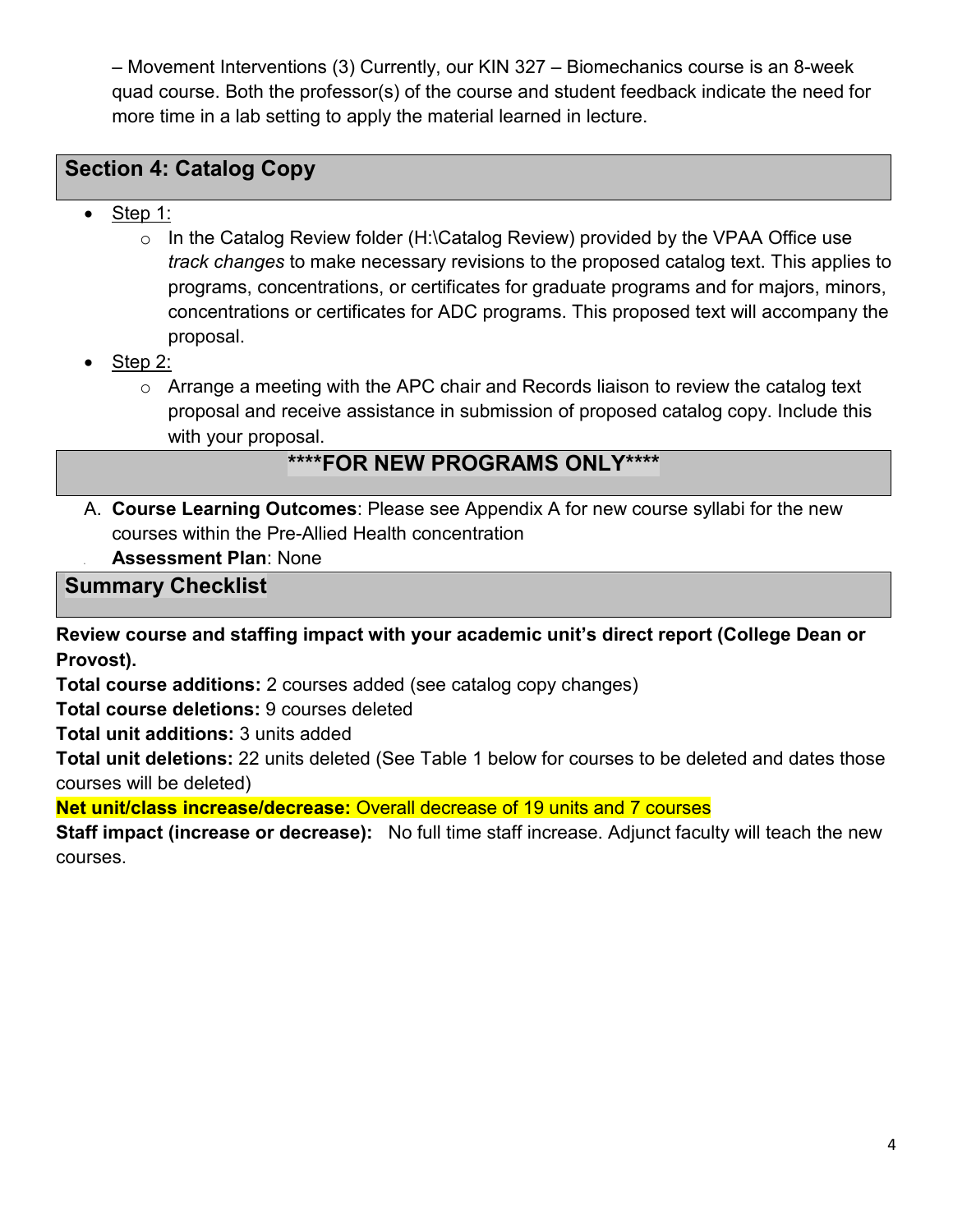Rotation of courses or deletions of sections to accommodate additions: Overall, 9 courses (22 units) will be deleted from the undergraduate offering in Kinesiology between the years of 2018-2020.

| Course #      | Course name                                    | Units | Last Year Taught |
|---------------|------------------------------------------------|-------|------------------|
| ATR290        | Clinical Internship I                          | 3     | 2017-2018        |
| ATR291        | Clinical Internship II                         | 3     | 2017-2018        |
| ATR415        | <b>Therapeutic Modalities</b>                  | 3     | 2017-2018        |
| ATR420        | Pharmacology                                   | 1     | 2017-2018        |
| ATR390        | <b>Clinical Practicum I</b>                    | 3     | 2018-2019        |
| ATR391        | <b>Clinical Practicum II</b>                   | 3     | 2018-2019        |
| ATR460        | Leadership and Management in Athletic Training | 3     | 2019-2020        |
| ATR493        | Clinical Preceptorship I                       | 2     | 2019-2020        |
| <b>ATR494</b> | Clinical Preceptorship II                      |       | 2019-2020        |

Table 1. Sequence of Course Deletions from Kinesiology Course Offerings

**I have reviewed this proposal and the items above and believe the proposal meets all university requirements and is ready for APC review.**

**Department or School Direct Report:**

**Date** 

**College Dean or Provost as applicable:**

**\_\_\_\_\_\_\_\_\_\_\_\_\_\_\_\_\_\_\_\_\_\_\_\_\_\_\_\_\_\_\_\_\_\_\_\_\_\_\_\_\_\_\_\_\_\_\_\_\_\_\_\_ Date\_\_\_\_\_\_\_\_\_\_\_\_\_\_\_\_\_**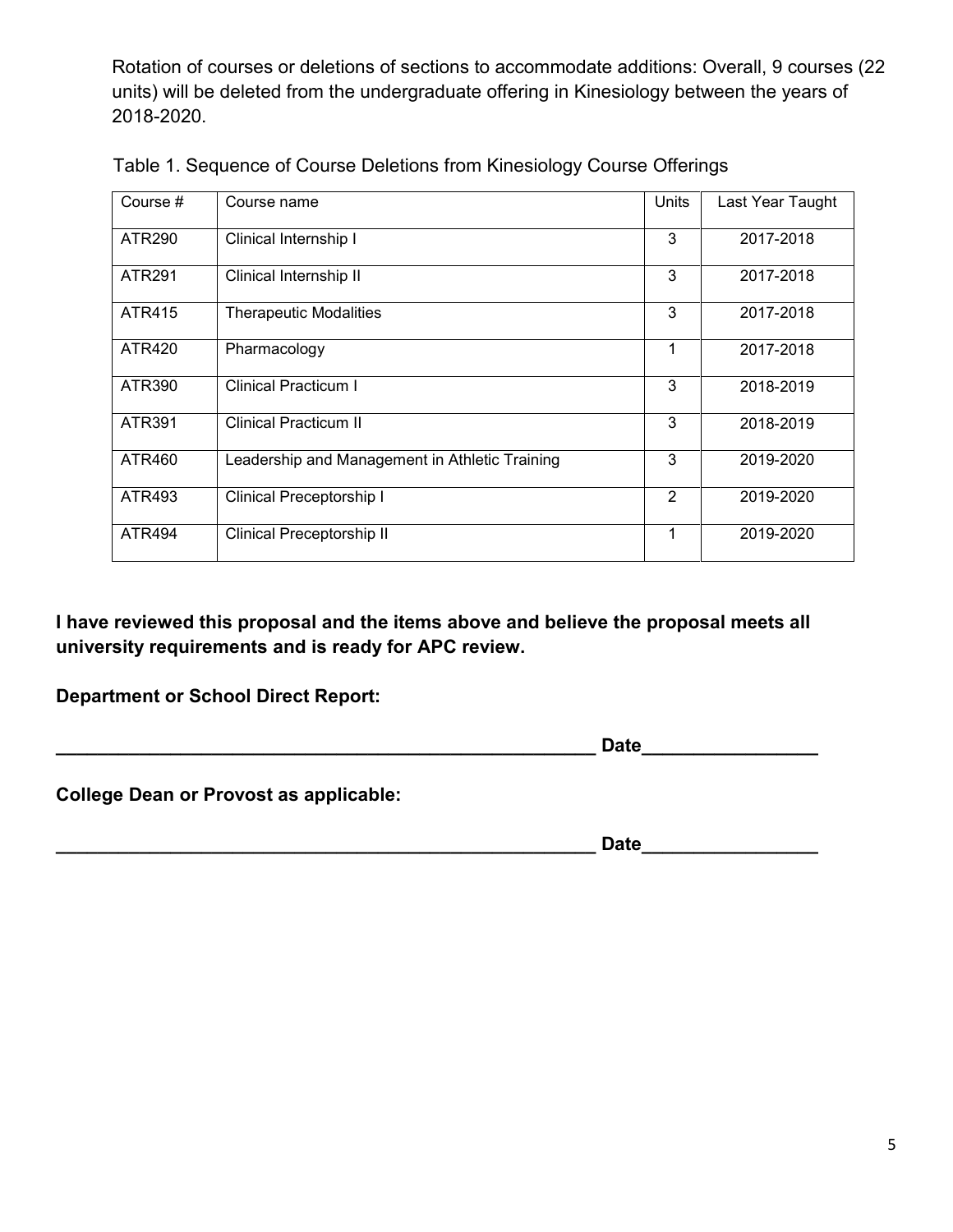**Department of Kinesiology**

**KIN 327L**

PLNU forward

**Applied Biomechanics Laboratory**

**1 unit**

| Meeting days:            | Instructor:          |
|--------------------------|----------------------|
| <b>Meeting times:</b>    | <b>Phone:</b>        |
|                          |                      |
| <b>Meeting location:</b> | E-mail:              |
|                          |                      |
| <b>Prerequisites:</b>    | <b>Office hours:</b> |

#### **PLNU Mission To Teach ~ To Shape ~ To Send**

Point Loma Nazarene University exists to provide higher education in a vital Christian community where minds are engaged and challenged, character is modeled and formed, and service becomes an expression of faith. Being of Wesleyan heritage, we aspire to be a learning community where grace is foundational, truth is pursued, and holiness is a way of life.

#### **COURSE DESCRIPTION**

This class is designed to allow students to analyze human movement using laboratory and clinically based measures. The course will focus on the development of techniques of human movement analysis from structural and functional points of view. It will incorporate principles of mechanics as they apply to the analysis of human motion based on the anatomical, neuromuscular and mechanical principles learned in biomechanics class.

#### **STUDENT LEARNING OUTCOMES**

- 1. Students will acquire knowledge and experience necessary to structurally, functionally and mechanically analyze patients
- 2. Students will be able to demonstrate how bones, joints and muscles serve as components of human levers, acting in accordance with the laws of mechanics
- 3. Students will be able to recognize normal and abnormal movement patterns in the upper and lower extremities
- 4. Student will be able to make appropriate recommendations about modifying performance based on movement patterns and mechanics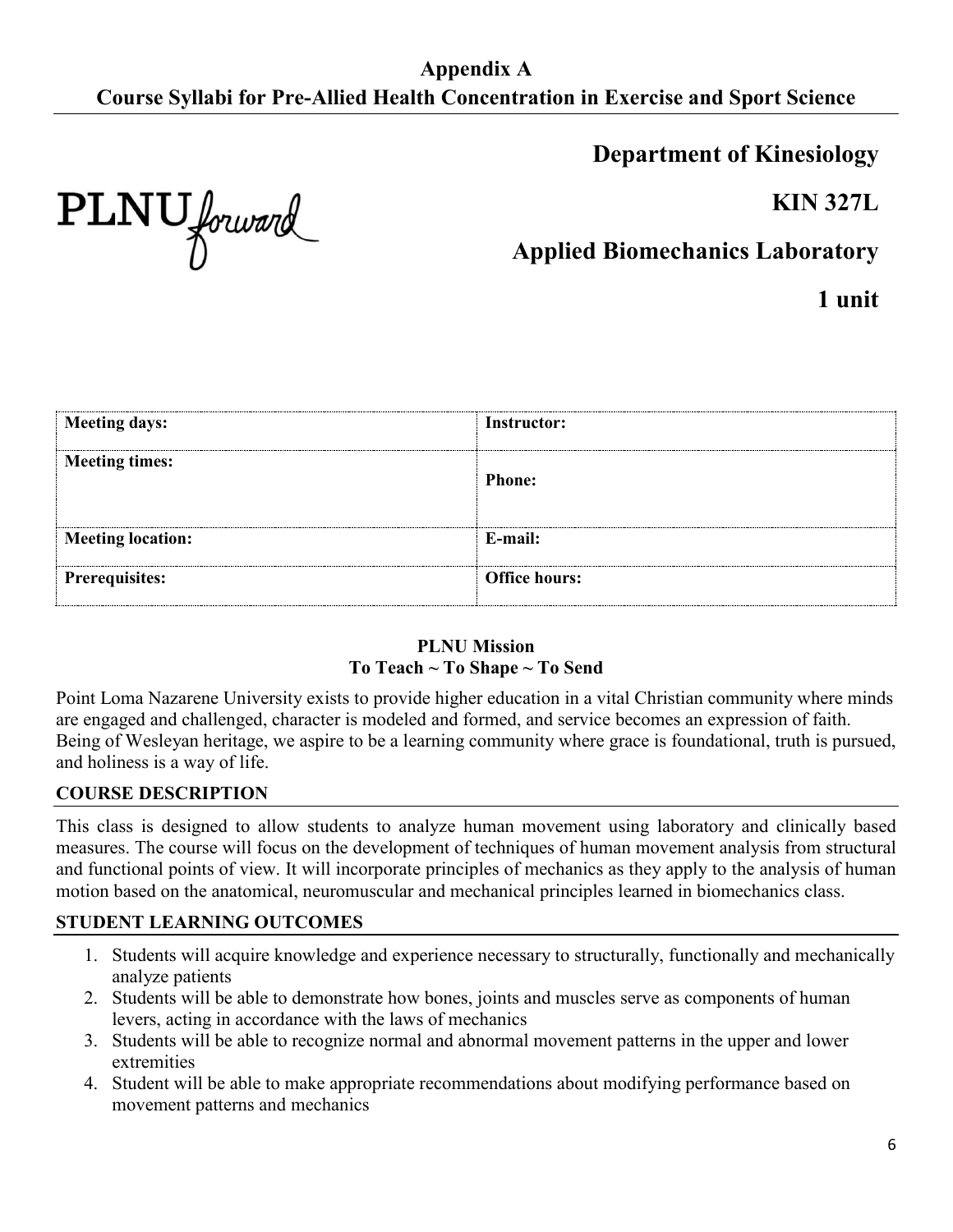#### **REQUIRED TEXTS AND RECOMMENDED RESOURCES**

▪Flanagan, S.P. (2014). *Biomechanics: A Case-Based Approach.* Burlington, MA: Jones & Bartlett Learning. (Also available in digital format here: [http://www.coursesmart.com/9781284027686\)](http://www.coursesmart.com/9781284027686) ▪Lab handouts will be provided throughout the quad via Canvas.

#### **ASSESSMENT AND GRADING**

- **Lab Assignments:** There will be three lab assignments worth 10 points each to be scheduled throughout the quad. These assignments will vary in difficulty depending on the unit covered in class but they provide an excellent review of key concepts covered during the semester. (30 pts total)
- Will be administered in class and will consist of multiple choice and T/F questions. (100 pts total)
- **Group Presentation:** Students will create groups of 3-4 and create a power point presentation addressing a topic in the current literature of biomechanics. Groups will be formed in Week 1 of class and presentations will take place the Wednesday during Week 7 of class. Materials will be handed out in class and a rubric with instructions will be on Canvas. (100 pts total)
- **Participation:** This is a fast paced class covering much material in a short amount of time. Attendance and participation, collaborating with your peers and participating in preclass review, is essential for an optimal learning environment. Being late or absent from class may result in lower participation points as students cannot participate if they are not present. (50 pts total)

| <b>ASSESSMENT</b>                                | <b>POINTS</b> |
|--------------------------------------------------|---------------|
| Lab Assignments x 6                              | 50            |
| <b>Group Presentation</b>                        | 100           |
| Kinetic/Kinematic                                | 100           |
| <b>Analysis Upper</b>                            |               |
| <b>Extremity</b>                                 |               |
| Kinetic/Kinematic                                | 100           |
| <b>Analysis Lower</b>                            |               |
| <b>Extremity</b>                                 |               |
| <b>Gait Analysis</b><br><b>Application paper</b> | 100           |

| Grade     | Percentage Points |  |
|-----------|-------------------|--|
|           |                   |  |
| A         | 93-100            |  |
| $A-$      | 90-92             |  |
| $B+$      | 87-89             |  |
| B         | 83-86             |  |
| <b>B-</b> | 80-82             |  |
| $C+$      | 77-79             |  |
| C         | 73-76             |  |
| $C-$      | 70-72             |  |
| $D+$      | 67-69             |  |
| D         | $62 - 66$         |  |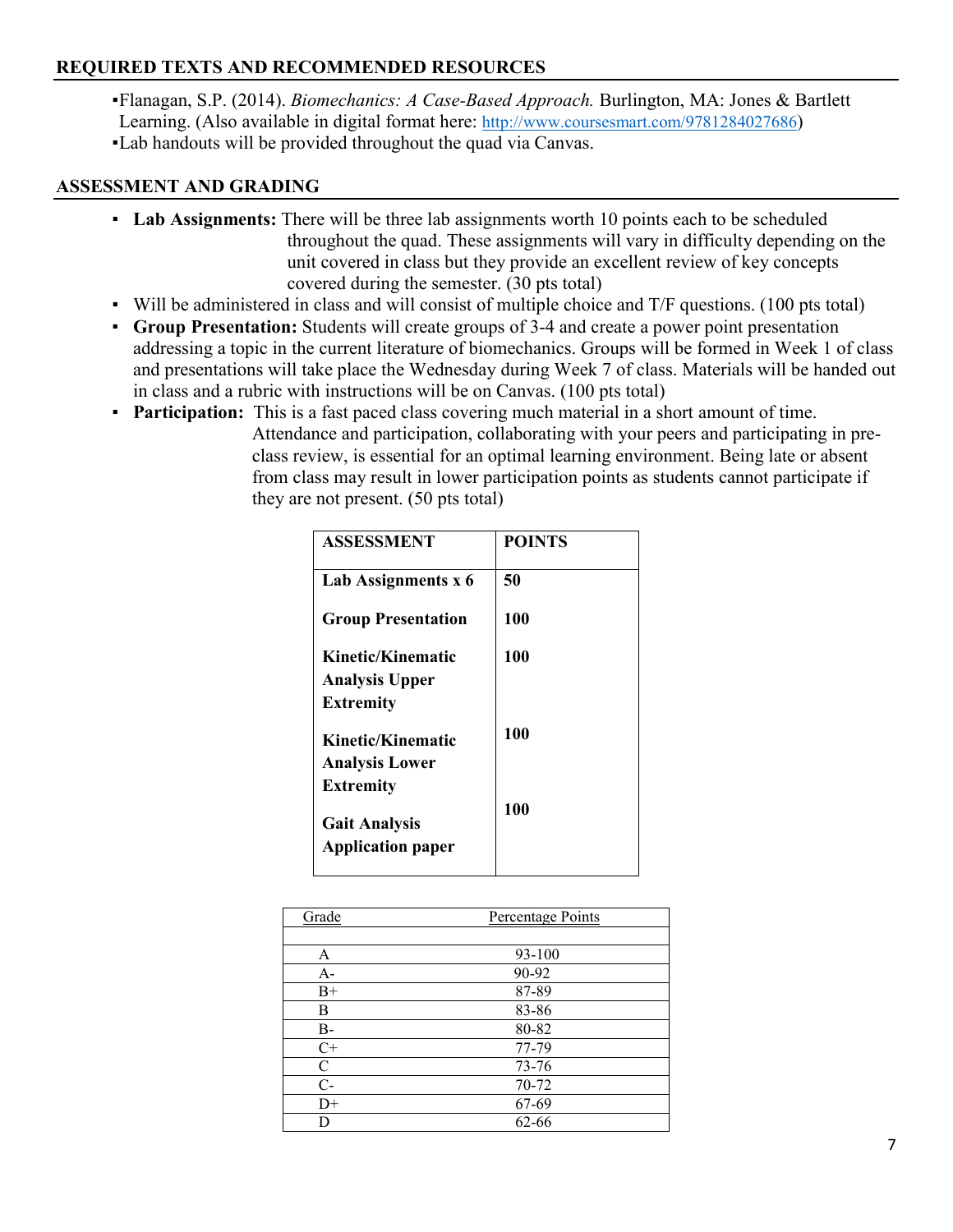|   | $\sim$ $\sim$ |  |
|---|---------------|--|
| - |               |  |
|   |               |  |

### **ATTENDANCE AND PARTICIPATION**

Regular and punctual attendance at all classes is considered essential to optimum academic achievement. If the student is absent from more than 10 percent of class meetings, the faculty member has the option of filing a written report which may result in de-enrollment. If the absences exceed 20 percent, the student may be deenrolled without notice. If the date of de-enrollment is past the last date to withdraw from a class, the student will be assigned a grade of W or WF consistent with university policy in the grading section of the catalog. Although attendance will be rarely taken, there is a strong negative correlation between number of absences and grade percentage in this class.

#### **INCOMPLETES AND LATE ASSIGNMENTS**

- All assignments are to be submitted/turned by the beginning of the class session when they are due.
	- Late assignments will be deducted 20% and if over 1-week late the resulting score will be a 0.
	- Missed exams may ONLY be made up with a legal, written excuse. A missed exam for an
- approved reason MUST be completed prior to returning to the next class meeting.

## **ACADEMIC HONESTY POLICY**

Students should demonstrate academic honesty by doing original work and by giving appropriate credit to the ideas of others. Academic dishonesty is the act of presenting information, ideas, and/or concepts as one's own when in reality they are the results of another person's creativity and effort. A faculty member who believes a situation involving academic dishonesty has been detected may assign a failing grade for that assignment or examination, or, depending on the seriousness of the offense, for the course. Faculty should follow and students may appeal using the procedure in the university Catalog. See [Academic Policies](http://catalog.pointloma.edu/content.php?catoid=18&navoid=1278) for definitions of kinds of academic dishonesty and for further policy information.

## **ACADEMIC ACCOMMODATIONS**

If you have a diagnosed disability, please contact PLNU's Disability Resource Center (DRC) within the first two weeks of class to demonstrate need and to register for accommodation by phone at 619-849-2486 or by email at [DRC@pointloma.edu.](mailto:DRC@pointloma.edu) See [Disability Resource Center](http://www.pointloma.edu/experience/offices/administrative-offices/academic-advising-office/disability-resource-center) for additional information.

#### **FINAL EXAMINATION POLICY**

Successful completion of this class requires taking the final examination **on its scheduled day**. The final examination schedule is posted on the [Class Schedules](http://www.pointloma.edu/experience/academics/class-schedules) site. No requests for early examinations or alternative days will be approved.

## **COPYRIGHT POLICY**

Point Loma Nazarene University, as a non-profit educational institution, is entitled by law to use materials protected by the US Copyright Act for classroom education. Any use of those materials outside the class may violate the law.

## **USE OF TECHNOLOGY**

Point Loma Nazarene University encourages the use of technology for learning, communication, and collaboration. It is the responsibility of the student to confirm access to the essential applications needed for the class such as Excel as well as standard online research tools.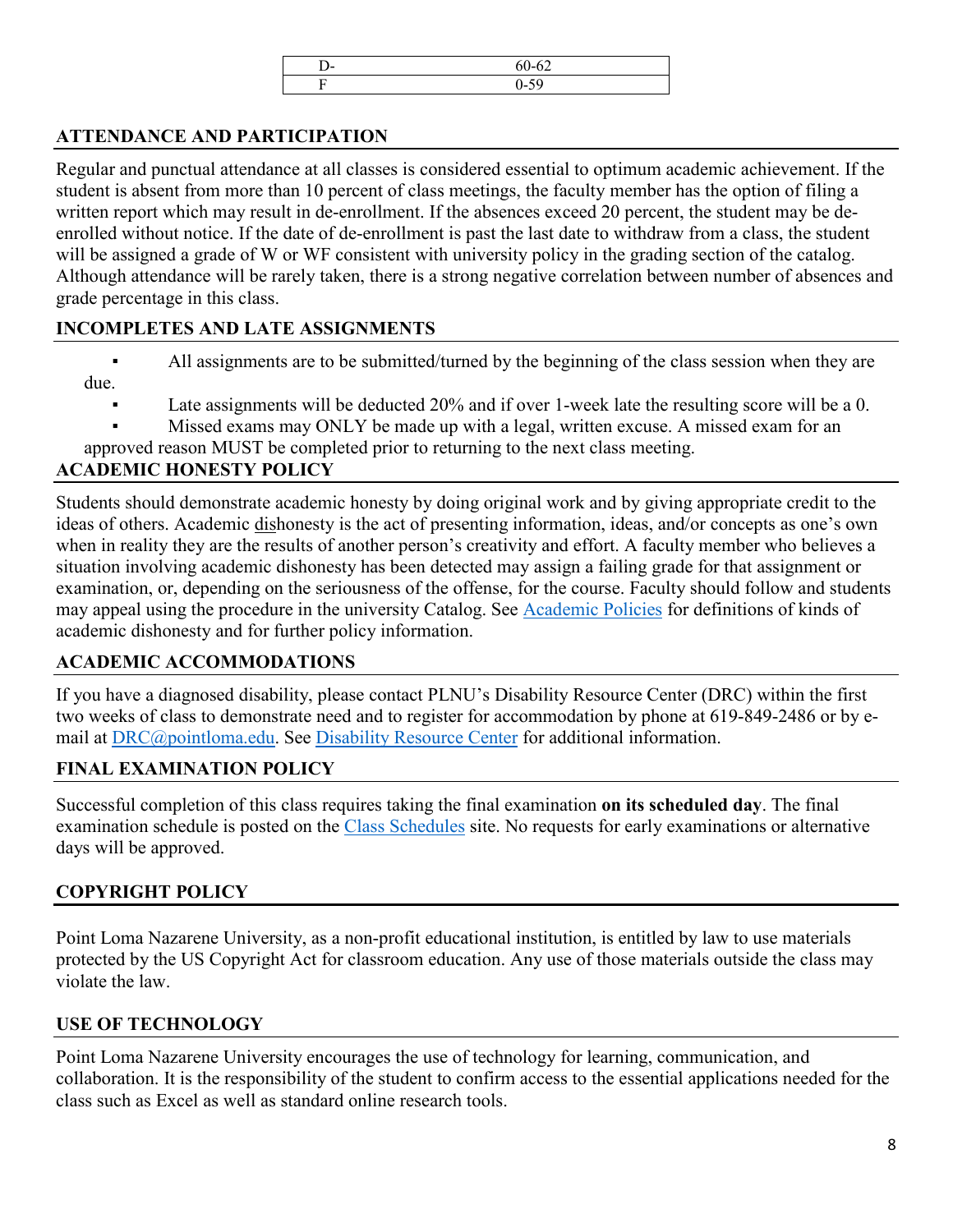#### **COURSE SCHEDULE AND ASSIGNMENTS**

| Week            | <b>TOPIC</b>                                                             | <b>MATERIALS</b> | <b>DUE</b> |
|-----------------|--------------------------------------------------------------------------|------------------|------------|
| $\mathbf{1}$    | Joints, levers and planes of<br>movement                                 |                  |            |
| $\overline{2}$  | <b>Linear Motion</b>                                                     |                  |            |
| 3               | <b>Linear Motion</b>                                                     |                  |            |
| $\overline{4}$  | Kinetics and Kinematics using the<br>gait lab                            |                  |            |
| 5               | Kinetics and Kinematics using the<br>gait lab                            |                  |            |
| 6               | Components of force, load and<br>muscle contraction characteristics      |                  |            |
| $\tau$          | Center of Gravity and Pressure                                           |                  |            |
| 8               | Lower Extremity Pattern Movement<br>Analysis (Lower Limb/Shank)          |                  |            |
| 9               | Lower Extremity Pattern Movement<br>Analysis (Ankle and Foot)            |                  |            |
| 10              | <b>Upper Extremity Pattern Movement</b><br>Analysis (shoulder and elbow) |                  |            |
| 11              | <b>Upper Extremity Pattern Movement</b><br>Analysis (Hand and wrist)     |                  |            |
| 12              | <b>Upper Extremity Pattern Movement</b><br>analysis (Spine and trunk)    |                  |            |
| $\overline{13}$ | Putting it all together walking gait<br>analysis                         |                  |            |
| 14              | Putting it all together running gait<br>analysis                         |                  |            |
| 15              | Final Movement Analysis Project<br>Presentations                         |                  |            |

PLNU forward

**Department of Kinesiology**

**KIN 375**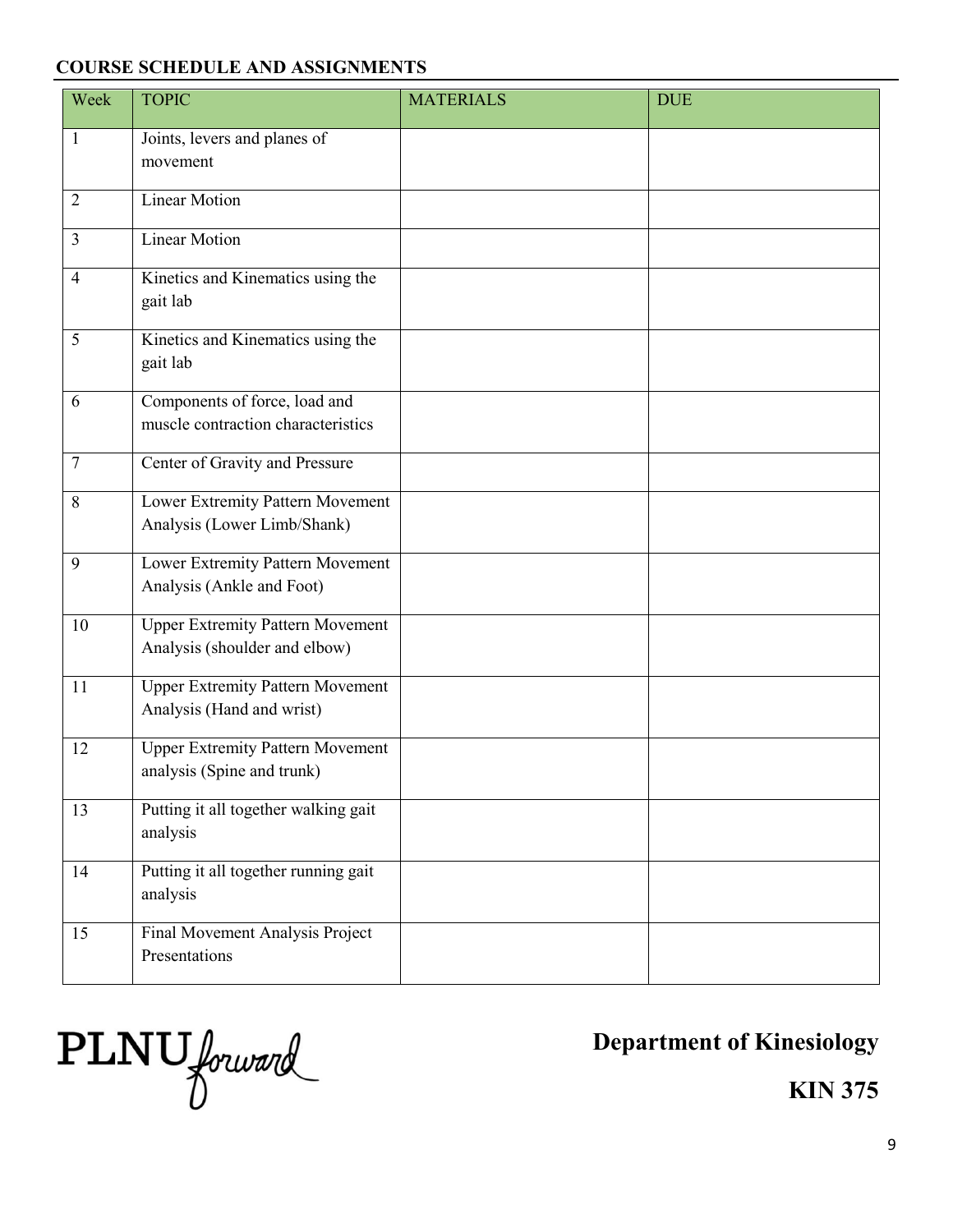## **2 unit**

| Meeting days:            | Instructor:          |
|--------------------------|----------------------|
| <b>Meeting times:</b>    | <b>Phone:</b>        |
| <b>Meeting location:</b> | E-mail:              |
| <b>Prerequisites:</b>    | <b>Office hours:</b> |

### **PLNU Mission To Teach ~ To Shape ~ To Send**

Point Loma Nazarene University exists to provide higher education in a vital Christian community where minds are engaged and challenged, character is modeled and formed, and service becomes an expression of faith. Being of Wesleyan heritage, we aspire to be a learning community where grace is foundational, truth is pursued, and holiness is a way of life.

#### **COURSE DESCRIPTION**

This course will provide an integrated approach to restoring and maximizing the human movement system. This course is designed to prepare the student to help clients/patients improve quality of movement. Through a practical and hands on approach students will learn how to analyze the functional aspect of human movement and identify impairments in the human movement system (postural abnormalities and muscular imbalances). Students will also learn how to prescribe functional exercises to correct faulty movement patterns in order to prevent client/patient injuries and improve performance.

#### **STUDENT LEARNING OUTCOMES**

- 1. Students will be able to explain the importance of identifying dysfunctional movement patterns in patients/clients with faulty movement patterns.
- 2. Students will be able to recognize and evaluate movement dysfunctions
- 3. Students will be able to design a comprehensive movement and treatment plan based on dysfunctional movement patterns identified during patient/client analysis.
- 4. Students will be able to utilize the most current evidence to evaluate and design movement based interventions for patients with faulty movement patterns and/or postural abnormalities.

#### **REQUIRED TEXTS AND RECOMMENDED RESOURCES**

- Students will be given a reader of materials for the course.
- No textbook required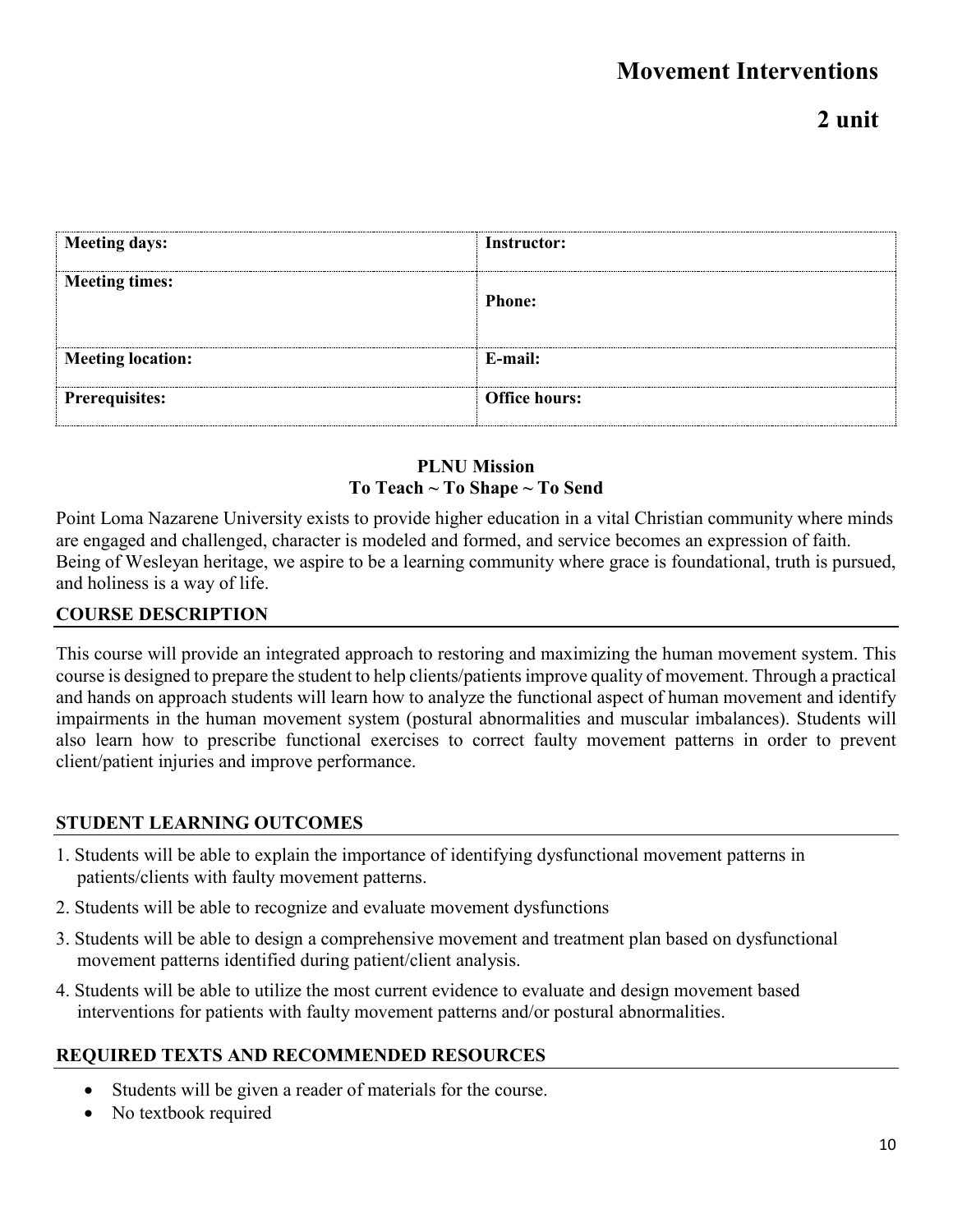| <b>ASSESSMENT</b>               | <b>POINTS</b> |
|---------------------------------|---------------|
| Lab Assignments                 | 100           |
| <b>Case Study Presentations</b> | $4 \times 50$ |
| Attendance                      | 100           |
|                                 |               |
| Total                           | 500           |

| Grade        | Percentage Points |  |
|--------------|-------------------|--|
|              |                   |  |
| A            | 93-100            |  |
| $A-$         | $0-92$            |  |
| $B+$         | 87-89             |  |
| В            | 83-86             |  |
| $B-$         | 80-82             |  |
| $C+$         | 77-79             |  |
| $\mathsf{C}$ | $73 - 76$         |  |
| $C-$         | 70-72             |  |
| $D+$         | 67-69             |  |
| D            | 62-66             |  |
| D-           | $60 - 62$         |  |
| F            | $0 - 59$          |  |

#### **ATTENDANCE AND PARTICIPATION**

Regular and punctual attendance at all classes is considered essential to optimum academic achievement. If the student is absent from more than 10 percent of class meetings, the faculty member has the option of filing a written report which may result in de-enrollment. If the absences exceed 20 percent, the student may be deenrolled without notice. If the date of de-enrollment is past the last date to withdraw from a class, the student will be assigned a grade of W or WF consistent with university policy in the grading section of the catalog. Although attendance will be rarely taken, there is a strong negative correlation between number of absences and grade percentage in this class.

#### **INCOMPLETES AND LATE ASSIGNMENTS**

All assignments are to be submitted/turned by the beginning of the class session when they are due.

Late assignments will be deducted 20% and if over 1-week late the resulting score will be a 0.

Missed exams may ONLY be made up with a legal, written excuse. A missed exam for an

approved reason MUST be completed prior to returning to the next class meeting.

#### **ACADEMIC HONESTY POLICY**

Students should demonstrate academic honesty by doing original work and by giving appropriate credit to the ideas of others. Academic dishonesty is the act of presenting information, ideas, and/or concepts as one's own when in reality they are the results of another person's creativity and effort. A faculty member who believes a situation involving academic dishonesty has been detected may assign a failing grade for that assignment or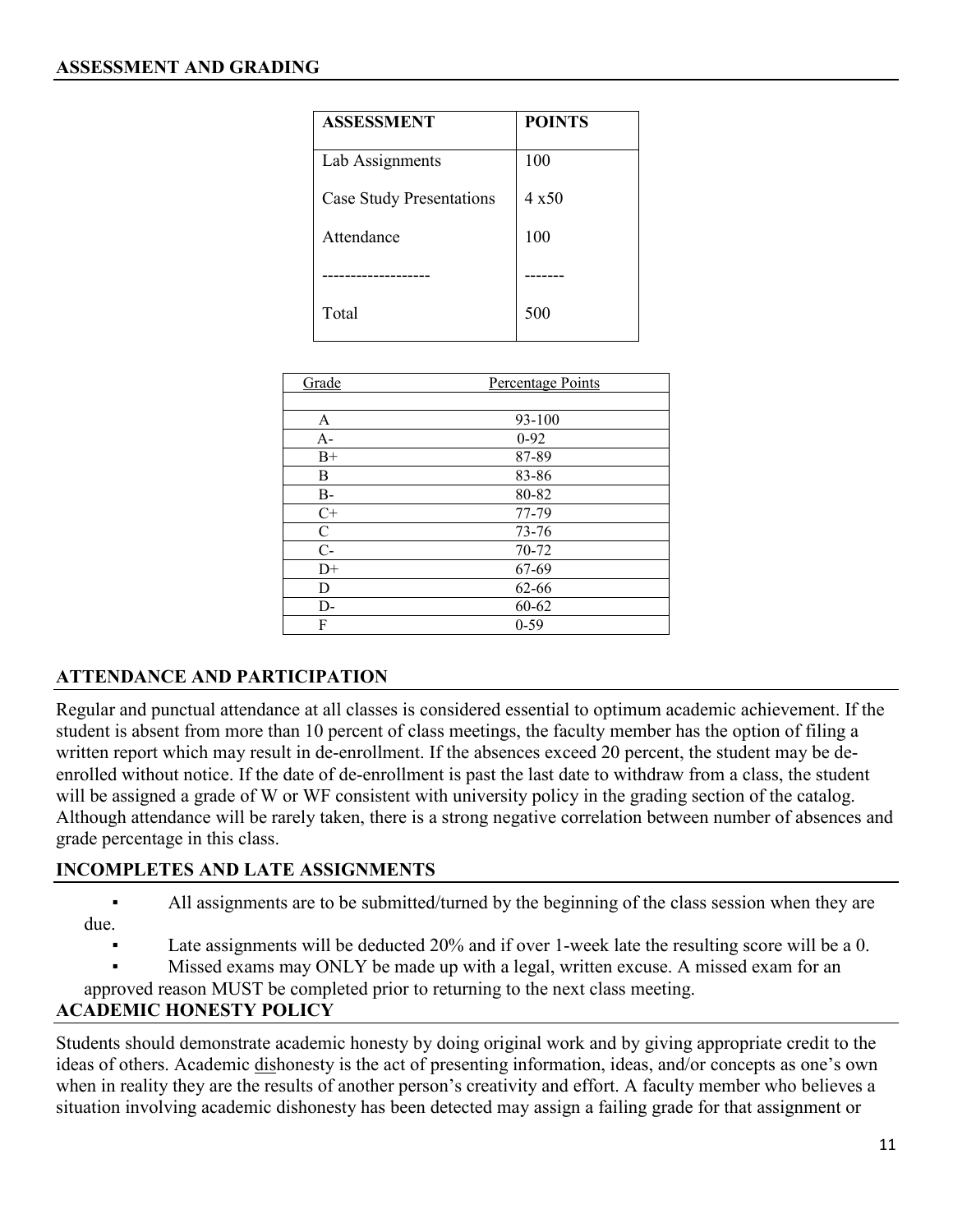examination, or, depending on the seriousness of the offense, for the course. Faculty should follow and students may appeal using the procedure in the university Catalog. See [Academic Policies](http://catalog.pointloma.edu/content.php?catoid=18&navoid=1278) for definitions of kinds of academic dishonesty and for further policy information.

### **ACADEMIC ACCOMMODATIONS**

If you have a diagnosed disability, please contact PLNU's Disability Resource Center (DRC) within the first two weeks of class to demonstrate need and to register for accommodation by phone at 619-849-2486 or by email at [DRC@pointloma.edu.](mailto:DRC@pointloma.edu) See [Disability Resource Center](http://www.pointloma.edu/experience/offices/administrative-offices/academic-advising-office/disability-resource-center) for additional information.

#### **FINAL EXAMINATION POLICY**

Successful completion of this class requires taking the final examination **on its scheduled day**. The final examination schedule is posted on the [Class Schedules](http://www.pointloma.edu/experience/academics/class-schedules) site. No requests for early examinations or alternative days will be approved.

### **COPYRIGHT POLICY**

Point Loma Nazarene University, as a non-profit educational institution, is entitled by law to use materials protected by the US Copyright Act for classroom education. Any use of those materials outside the class may violate the law.

#### **USE OF TECHNOLOGY**

Point Loma Nazarene University encourages the use of technology for learning, communication, and collaboration. It is the responsibility of the student to confirm access to the essential applications needed for the class such as Excel as well as standard online research tools.

#### **COURSE SCHEDULE AND ASSIGNMENTS**

| Week           | <b>TOPIC</b>                          | <b>MATERIALS</b> | <b>DUE</b> |
|----------------|---------------------------------------|------------------|------------|
| 1              | Human Movement System                 |                  |            |
|                | Overview                              |                  |            |
| $\overline{2}$ | Pathoanatomical vs                    |                  |            |
|                | Pathomechanical approach to           |                  |            |
|                | movement assessment                   |                  |            |
| $\overline{3}$ | Postural Assessment - Static          |                  |            |
| $\overline{4}$ | Postural Assessment - Functional      |                  |            |
| 5              | Identifying dysfunctional movement    |                  |            |
|                | patterns in patients/clients with     |                  |            |
|                | functional limitations - Lower        |                  |            |
|                | Extremity – Practical Approach        |                  |            |
| 6              | Identifying dysfunctional movement    |                  |            |
|                | patterns in patients/clients with     |                  |            |
|                | functional limitations - Lower        |                  |            |
|                | <b>Extremity - Practical Approach</b> |                  |            |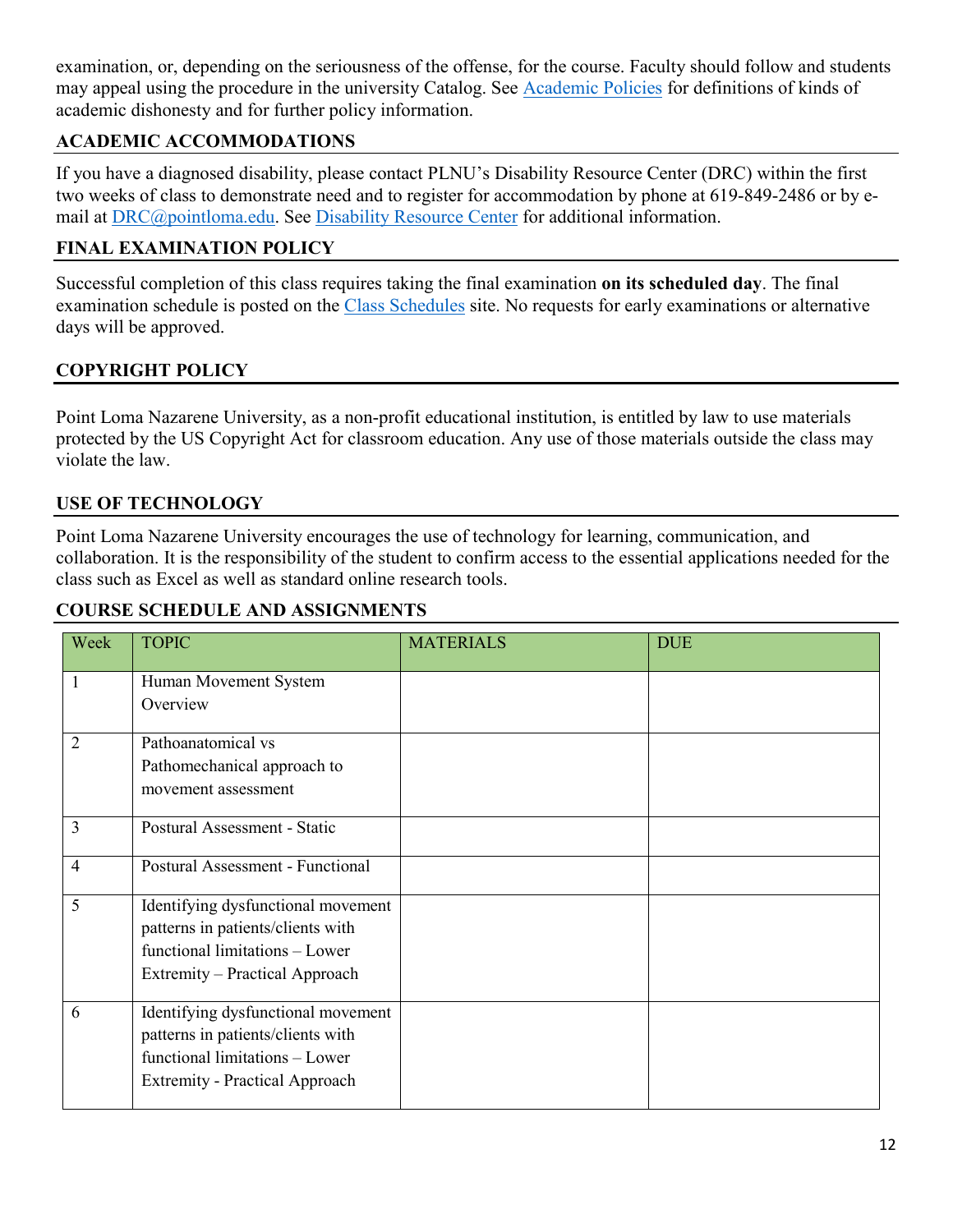| $\overline{7}$ | Identifying dysfunctional movement<br>patterns in patients/clients with<br>functional limitations - Upper<br><b>Extremity - Practical Approach</b> |                     |
|----------------|----------------------------------------------------------------------------------------------------------------------------------------------------|---------------------|
| 8              | Identifying dysfunctional movement<br>patterns in patients/clients with<br>functional limitations - Lower<br><b>Extremity - Practical Approach</b> |                     |
| 9              | <b>Functional Movement Progressions</b><br>Overview "The Big Picture"                                                                              |                     |
| 10             | <b>Functional Movement Progressions</b><br>- Lower Extremity                                                                                       | Case Based Approach |
| 11             | <b>Functional Movement Progressions</b><br>- Lower Extremity                                                                                       | Case Based Approach |
| 12             | <b>Functional Movement Progressions</b><br>- Upper Extremity                                                                                       | Case Based Approach |
| 13             | <b>Functional Movement Progressions</b><br>- Upper Extremity                                                                                       | Case Based Approach |
| 14             | Evaluating intervention<br>effectiveness and progressions                                                                                          |                     |
| 15             | Presentation of Case Studies                                                                                                                       |                     |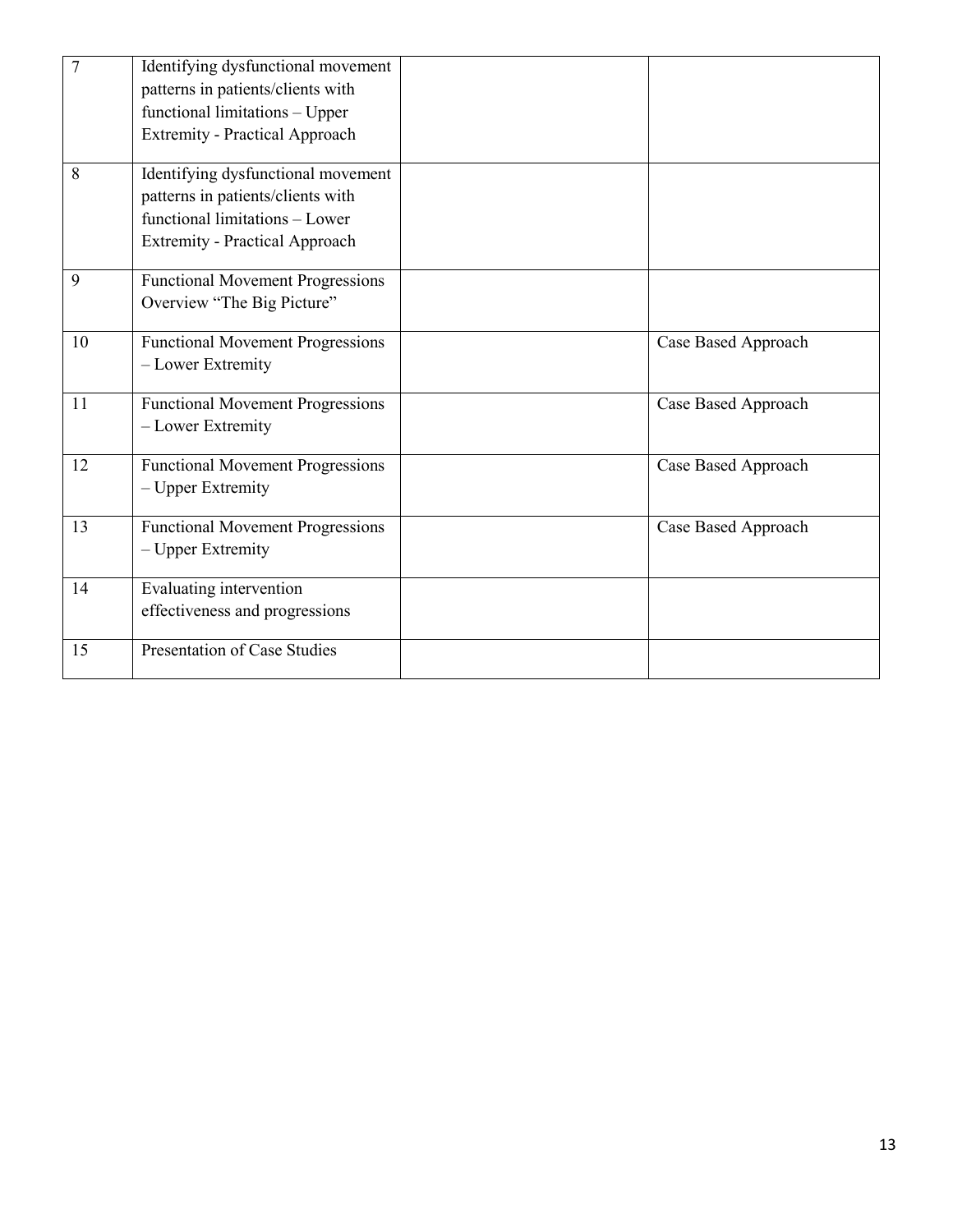#### **Appendix B Condensed GESC for Master of Science in Athletic Training (MS AT)**

**1. Impact on Other Department(s)/School(s)** (Are there other departments/schools impacted by this proposal? If so, how did the other department[s]/school[s] vote on this proposal?): There are no departments/schools impacted by these changes.

## **2. Impact on Library Services**:

- c. Will there be any new library acquisitions needed to support the proposed changes? (Yes/No): Requested the acquisition of evidence based medicine databases: TRIP, OVIDsp and PEDro, however, the MS AT does not need these databases for students to be successful. These databases can also be used by other programs on campus like MS-KIN and DNP and BSN-RN, however they are not needed for the program to be successful.
- d. If yes, please contact the Director of Ryan Library and provide further information below.
	- i. Provide the date the director was contacted: Met with Denise Nelson on June 27, 2017
	- ii. Briefly describe the needed acquisitions: See explanation above.

## **What and Why**

**Proposals** (For each proposal or group of proposals, provide a description and rationale.): **WHAT** 

- **1. Overall Proposal Description (**In one sentence, describe the nature of the proposed changes or the proposed new academic offering): To add a Master's of Science in Athletic Training and to phase out the undergraduate Athletic Training, BA.
	- a. **Item 1:** To add a Master of Science in Athletic Training degree program

## **WHY**

**1. General** Rationale (Please provide a one-sentence rationale for this proposal.):

The Commission on the Accreditation of Athletic Training Education (CAATE) **has changed its accreditation standards** to require students to earn a master's degree by 2022 in order to sit for the national board of certification examination for athletic trainers. I**n order to maintain a curricular route at PLNU to prepare Athletic Trainers for the board exam, and also to reach a new population of students at the graduate level for a career in athletic training, we plan to phase out the undergraduate athletic training major and propose a new Master's of Science in Athletic Training (MSAT)**. To allow for **current PLNU undergraduate students to matriculate into the MSAT, we propose to add a new concentration within the current Exercise and Sport Science Major (i.e. Pre-Allied Health) which will provide a direct curricular route (this proposal will be reviewed by APC).**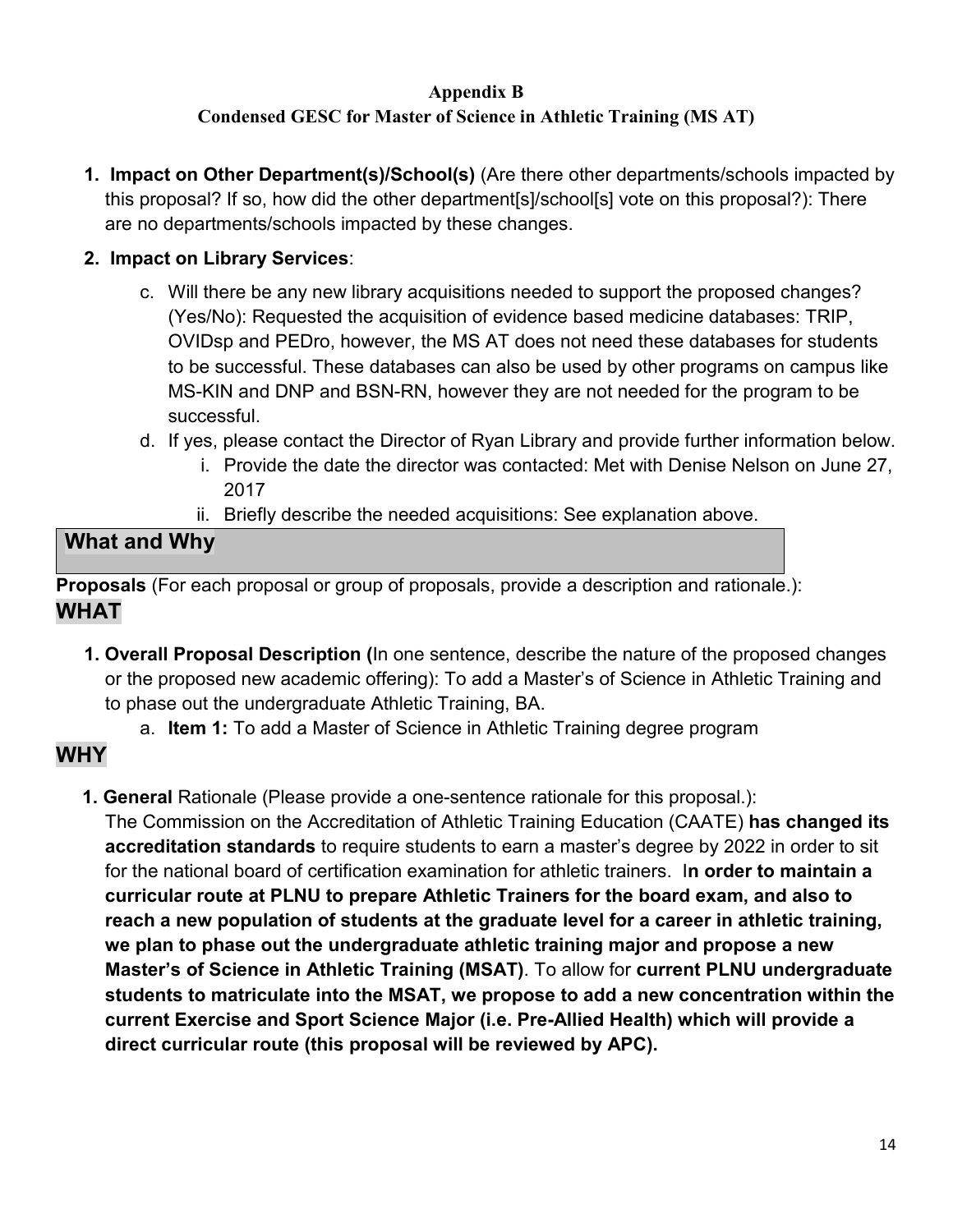**2. Mission (**How do the proposed changes support the mission of the university?):

The MS AT program carries out the mission of PLNU to prepare students to serve others as an expression of their Christian faith in the arena of athletic training and orthopedic healthcare. The comprehensive nature of the MS AT helps shape and mold students into forward and innovative thinkers capable of serving people (mainly active patients and clients) who provide healthcare services to injured individuals in a way that reflects their Christian faith (i.e. compassionate care)

#### **3. Proposed Master of Science in Athletic Training**

The proposed Master's degree in Athletic Training was informed by initiatives that were mandated by the Commission on Accreditation of Athletic Training Education (CAATE) and the National Athletic Training Association (NATA) in collaboration with the Board of Certification (BOC) for Athletic Trainers. This entry level program will prepare professionals to accomplish the goal to improve health care for student athletes by integrating evidence based medicine and spending more time in clinical preparation before entering into the field. Our goal is to shape and teach our graduates to utilize the best current evidence to evaluate, make treatment decisions and prevent athletic injuries.

**4. Internal Factors (**Please provide additional rationale by answering the following questions as applicable: How does the proposal(s) …address the PLNU strategic plan? …address factors arising from assessment data or program review findings? …accommodate the department or school's learning outcomes for the major, minor, concentration, etc.? …increase departmental effectiveness/efficiency? …enhance enrollment or generate new revenue? What impact will it have on the size of the major, minor, etc.? Other internal rationale?): **Increase Departmental Effectiveness/efficiency: Transitioning the current UG athletic training program to an entry-level masters degree will meet the CAATE accreditation requirements while also expanding access to our AT program to transfer students and maintaining an efficient curricular path for our current undergraduate students**. In our current Athletic Training major students begin the program in their sophomore year at PLNU. One of the major obstacles with the current curriculum is that it is truly designed and delivered as a 3-year program. These three years are very rigid and offer very little room for flexibility as courses have to be taken in sequence. Each year, approximately 10-15% of the students applying to the Athletic Training Program are transfer students who come in with Junior Standing, however, our curriculum does not afford them the opportunity to complete or finish within two years, thus either increasing the time that the student has to spend at PLNU or forcing the student to choose another major (typically within the department of Kinesiology but other times outside of our department. In the proposed Master's of Science in Athletic Training, transfer students no longer have to choose another major because the course work for the MSAT does not start until their  $4<sup>th</sup>$  year at PLNU. This allows us to retain our transfer students and increase the number of students enrolled in our athletic training program. **What impact will it have on the size of the major/program: We anticipate the MSAT program will have an initial cohort size of 20-25, but we also anticipate an increase in undergraduate student enrollment in the EXSS major given the fact that we will attract additional transfer students 5-10 and will attract some students migrating from Applied Health Science into the EXSS major 6-12 with the new proposed**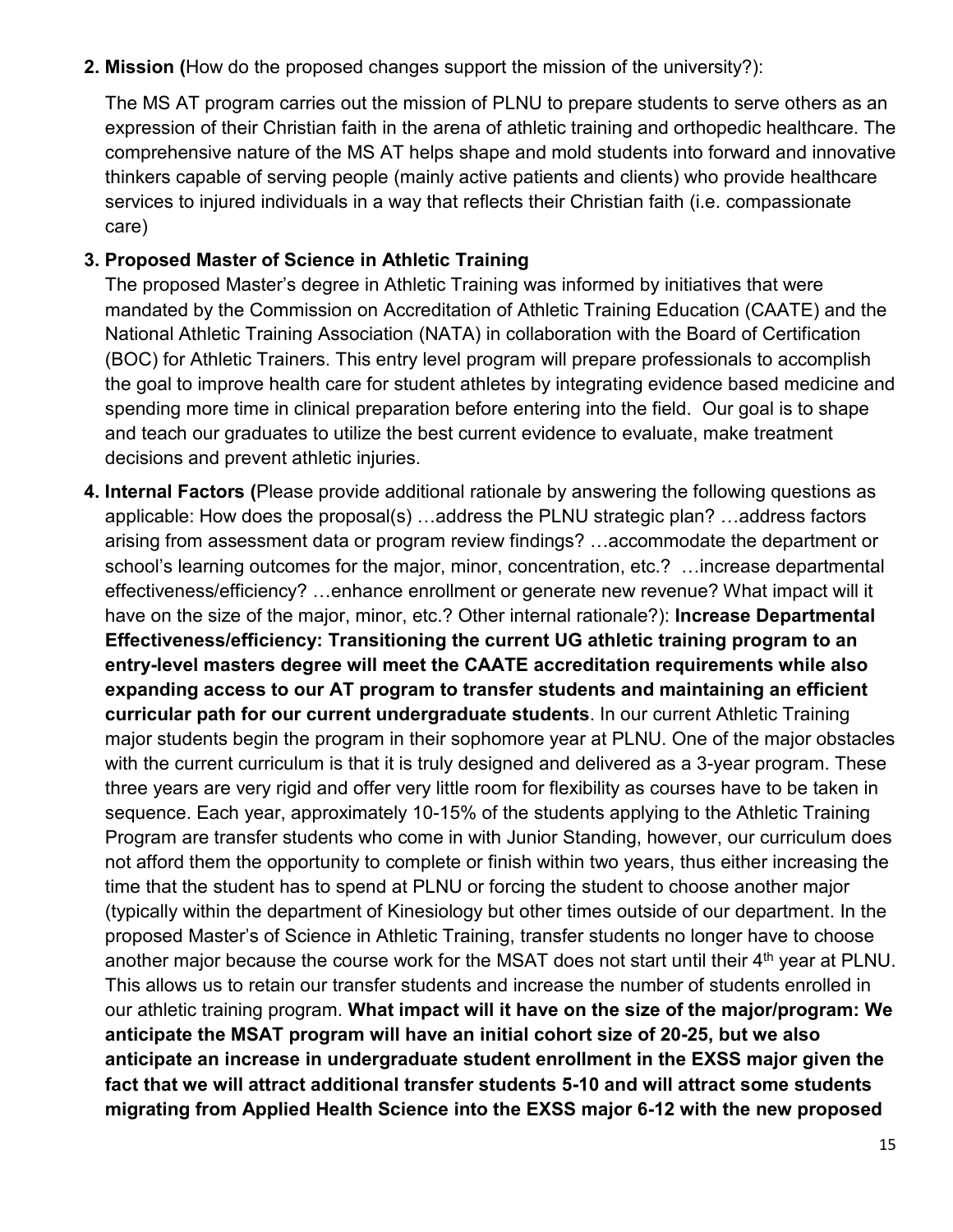**concentration in pre-Allied Health. Since a new concentration is being proposed in our current Exercise and Sport Science major and it will provide a curricular route into the MSAT it is our belief that there will be an increase in enrollment in the new program. There are two reasons for the major increase: 1) we retain the transfer students that were lost in the older curriculum. Since the current undergraduate program requires 2.5 years of clinical internship/practicum it was almost impossible for a transfer student to graduate from PLNU in a 2-year time frame and this has led a decline in the number of transfer students applying to our athletic training program** 2) we also capture those students who may have graduated from a 4-year institution with a degree outside of athletic training who want to pursue athletic training as a vocation. These students currently choose to attend Universities that offer the 2 year equivalent of an entry level master's program. Currently, the only Universities in the state of California to offer this are California Baptist University and Azusa Pacific University. 3) we also capture those students who are enrolled at PLNU that have an interest in the profession of athletic training but cannot currently select athletic training as a major because the current curriculum does not afford them the flexibility to take prerequisite courses required for graduate school in pre-allied health field while also pursuing a degree in Athletic Training. The major reason for this is our athletic training courses have to be taken in a specific sequence and generally account for 10-14 units per semester in the sophomore and junior years, leaving very little room to take other courses outside of the major. These students represent about 10% of our total student population within the department of Kinesiology. **Strategic Plan:** Since this is a Master's program, the course offerings for proposed program would be off campus at our Mission Valley Campus. Given the proposed numbers for enrollment the first year of the program approximately 25 students will be taking courses off campus and following the first year on average 50 students will be taking off campus courses in the MS AT.

**5. External Factors (**Please provide additional rationale by answering the following questions as applicable: To what extent have external factors motivated this proposal, for example what comparable colleges and universities are doing? …improvements suggested by alumni or outside reviewers? …stipulations imposed by outside accrediting agencies? …other external rationale?)

Bureau of Labor Statistics data: According to BLS statistics, employment of athletic trainers is projected to grow 21 percent from 2014 to 2024, which is faster than the average growth for all occupations. As people become more aware of sports-related injuries at a young age, demand for athletic trainers is expected to increase which will likely result in an increase of 5,400 athletic training jobs by 2024. Additionally, California ranks 3rd in the United States for employing certified athletic trainers. National Athletic Training Association – Professional Education in Athletic Training White Paper: In 2012, the National Athletic Training Association began to investigate the appropriate professional degree for the profession of athletic training. They determined following their research that a transition from the traditional baccalaureate degree to a post professional degree (Master's degree) was necessary in the profession of athletic training because of: 1) the increasing complexity of the current and future healthcare system; 2)